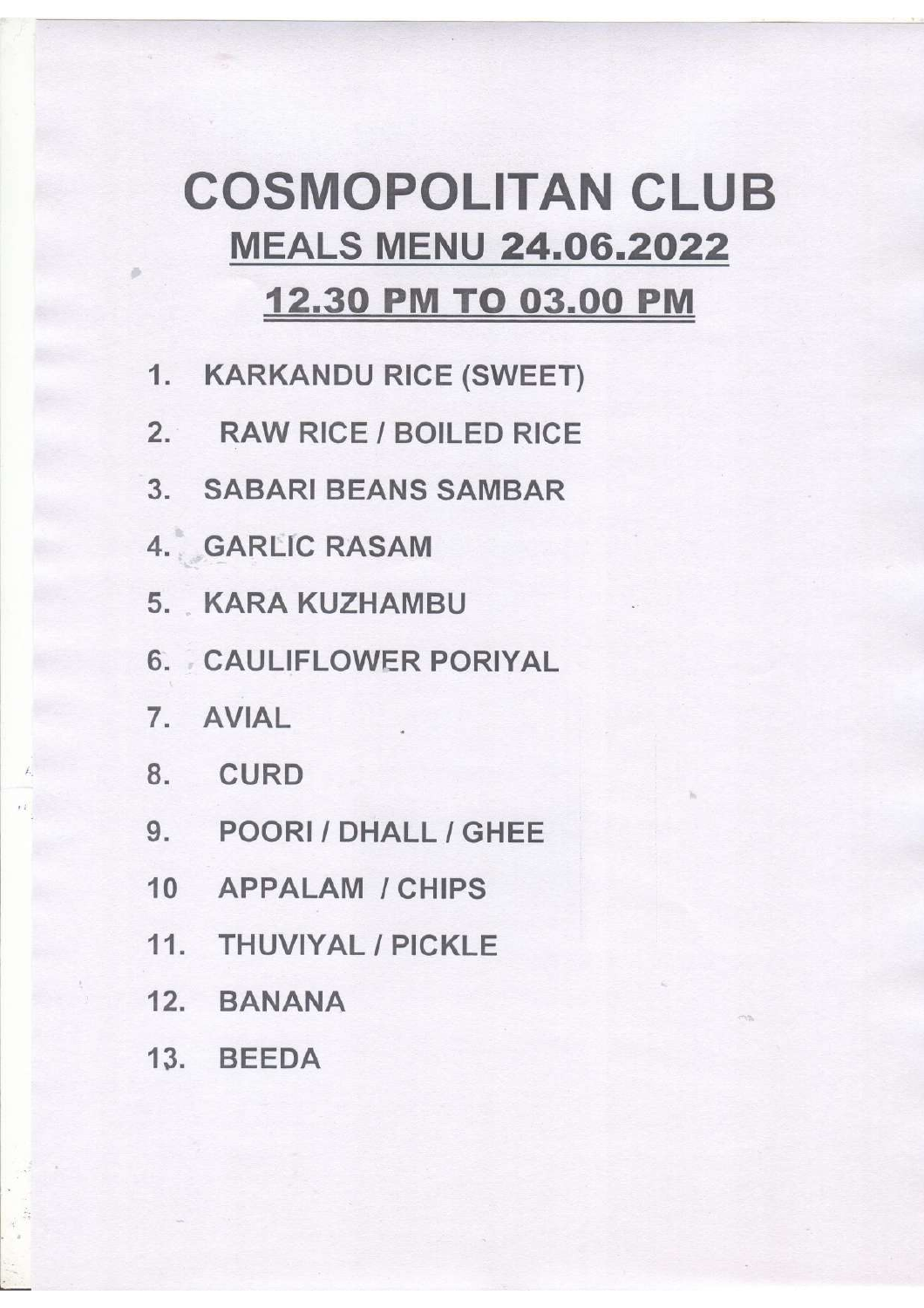

## **COSMOPOLITAN CLUB**



**24/06/2022: Friday**

## **Vegetarian**

|                                                            |       | <b>SOUPS</b><br>12.30 p.m. TO 3.00 & 6.30 TO 10.00 p.m. |        |
|------------------------------------------------------------|-------|---------------------------------------------------------|--------|
| <b>SWEET AND SNACKS</b><br><b>BADAM HALWA</b>              | 38.00 |                                                         |        |
| <b>OMAPODI (50gms)</b>                                     | 25.00 | <b>HOT &amp; SOUR VEG. SOUP</b>                         | 80.00  |
| SPL MIXTURE (50gms)                                        | 30.00 | <b>VEG CHINESE</b>                                      |        |
| <b>CASHEWNUT FRY</b>                                       | 65.00 | 12.30 p.m. TO 3.00 & 6.30 TO 10.00 p.m.                 |        |
| <b>POTATO CHIPS</b>                                        | 30.00 | <b>CHILLI PANEER</b>                                    | 145.00 |
|                                                            |       | <b>VEG. FRIED RICE.</b>                                 | 149.00 |
| 12.30P.M. TO 3.00 P.M                                      |       | <b>VEG.NOODLES.</b>                                     |        |
| <b>COMBO MEALS</b>                                         | 90.00 |                                                         | 160.00 |
| <b>POORI MASALA</b>                                        | 70.00 | <b>GOBI MANCHURIAN DRY/GRAVY</b>                        | 140.00 |
|                                                            |       | <b>MUSHROOM PEPPER SALT</b>                             | 125.00 |
| 12.30 PM TO 04.30 PM<br><b>VATHAKUZHAMBU RICE</b>          | 70.00 | <b>BABY CORN PEPPER SALT</b>                            | 130.00 |
| <b>KEERAI VADAI</b>                                        | 55.00 | <b>VEG TANDOORI</b>                                     |        |
| <b>RASA VADAI (SINGLE)</b>                                 | 30.00 | 12.30 p.m. TO 3.00 & 6.30 TO 10.00 p.m.                 |        |
| <b>SAMBAR VADAI (SINGLE)</b>                               | 30.00 | <b>PANNER TIKKA</b>                                     | 139.00 |
| <b>MELAGU RASAM</b>                                        | 24.00 | PANEER BUTTER MASALA                                    | 155.00 |
| <b>CURD RICE</b>                                           | 65.00 | <b>MIXED VEG CURRY</b>                                  | 120.00 |
|                                                            |       | <b>DHALL FRY</b>                                        | 120.00 |
| £.                                                         |       | <b>MUSHROOM MASALA</b>                                  | 140.00 |
|                                                            |       | <b>BUTTER ROTI</b>                                      | 49.00  |
| <b>4.30 PM TO 10.00 PM</b><br><b>GHEE ONION RAVA DOSAI</b> | 82.00 | <b>NAAN</b>                                             | 45.00  |
| <b>RICE PONGAL</b>                                         | 60.00 | <b>GARLIC NAAN</b>                                      | 60.00  |
| <b>POORI MASALA</b>                                        | 70.00 | <b>KULCHA</b>                                           | 45.00  |
| <b>ONION SAMOSA</b>                                        | 60.00 |                                                         |        |
| <b>COCKTAIL MEDU VADAI</b>                                 | 48.00 |                                                         |        |
| <b>MASAL VADAI (4 Nos)</b>                                 | 48.00 |                                                         |        |
| <b>ASSORTED BAJJI (4 Nos)</b>                              | 60.00 |                                                         |        |
| <b>MINI IDLI SAMBAR (10 Nos)</b>                           | 44.00 |                                                         |        |
| <b>IDLI FRY (10 Nos)</b>                                   | 40.00 |                                                         |        |
| <b>MASALA PEANUT</b>                                       | 35.00 |                                                         |        |
| <b>FRIED PEANUT WITH GARLIC</b>                            | 40.00 |                                                         |        |
|                                                            |       |                                                         |        |
| <b>REGULAR MENU</b><br><b>MILK</b>                         | 22.00 |                                                         |        |
| <b>TEA CUP</b>                                             | 20.00 |                                                         |        |
| <b>COFFEE CUP</b>                                          | 22.00 |                                                         |        |
| <b>TEA CUP PALM JAGGERY</b>                                | 26.00 |                                                         |        |
| <b>COFFEE CUP PALM JAGGERY</b>                             | 27.00 |                                                         |        |
| <b>SUKKU COFFEE PALM JAGGERY</b>                           | 31.00 |                                                         |        |
| <b>RICE IDLI</b>                                           | 27.00 |                                                         |        |
| <b>RICE DOSAI</b>                                          | 58.00 |                                                         |        |
| <b>KAL DOSAI</b>                                           | 65.00 |                                                         |        |
| <b>GHEE ROAST</b>                                          | 70.00 |                                                         |        |
| <b>ONION/ PODI/ TOMATO/ OOTHAPPAM</b>                      | 70.00 |                                                         |        |
|                                                            |       |                                                         |        |
| Δ.                                                         |       |                                                         |        |
|                                                            |       |                                                         |        |
|                                                            |       |                                                         |        |
|                                                            |       |                                                         |        |
|                                                            |       |                                                         |        |
|                                                            |       |                                                         |        |
|                                                            |       |                                                         |        |